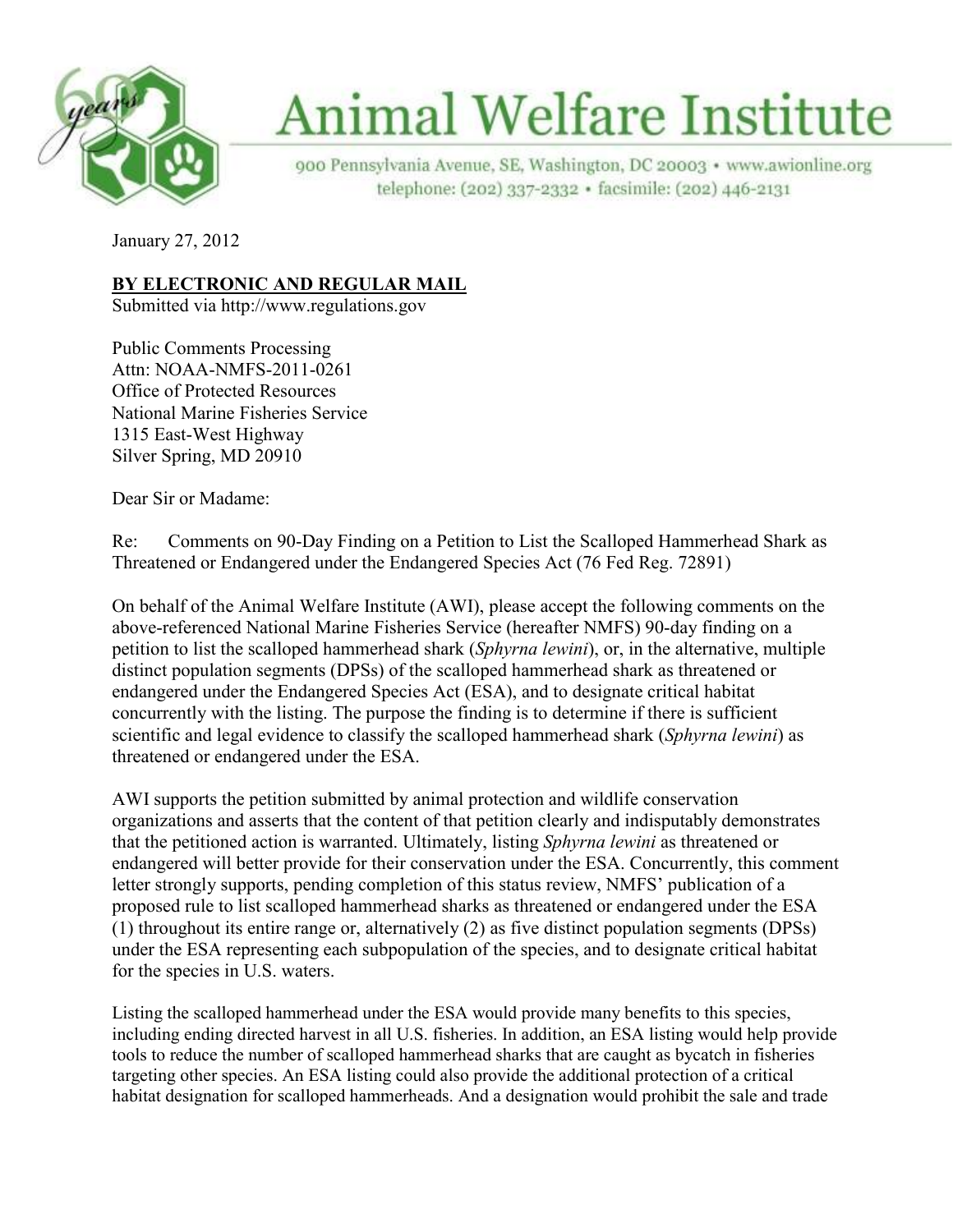of scalloped hammerhead sharks, their parts and/or products, which would help to protect this species in other countries and provide the incentive to improve tools and techniques available to accurately identify shark products.

#### **Background on Status & Threats/Overutilization for Commercial Purposes:**

The scalloped hammerhead shark is subject to targeted fisheries, illegal fishing and fishery bycatch throughout the world. They are extremely vulnerable to being caught on pelagic longlines and bottom longlines, set nets and trawls. They also die soon after hooking or entanglement, thus the high at-vessel fishing mortality for bycaught hammerhead species is additive to the threat posed by fisheries. The large fins are very valuable and frequently retained; as a result, live release of bycaught sharks is unusual. In addition, aggregations are particularly vulnerable to targeting by fisheries. Many populations are therefore severely depleted as a result of over-exploitation, mostly in unregulated, unreported and/or illegal target and bycatch fisheries.

In addition, very few hammerhead stocks are presently managed consistent with sustainable fisheries management plans. Intense fishing pressure depletes regional stocks rapidly, and recolonization of depleted areas from neighboring regions is expected to be a slow and complex process. In particular, *Sphyrna lewini* is probably the most common hammerhead in the tropics. It is therefore an important catch of inshore artisanal and small commercial fisheries, as well as large offshore operations, being utilized for its valuable fins, meat, and sometimes hides and oil. Inshore artisanal fisheries catch large numbers of pups and juveniles in some regions. The species' aggregating habit and patchy distribution makes adults particularly vulnerable to capture in large reproductive schools. The use of historic nurseries, where neonates shoal with spatially confined movements, make this age class particularly easy to target.

Fishing pressure directed at juveniles also appears to have increased in parts of the Gulf of California and in Costa Rica, and is likely to be increasing elsewhere as other, more valuable fishery stocks are depleted. In the Gulf of California *Sphyrna lewini* are a common catch in the directed artisanal elasmobranch fisheries of Sonora, Sinaloa, Baja California, and Baja California Sur, Mexico.

According to the IUCN Red List of Threatened Species, scalloped hammerhead sharks are listed as Endangered because of the steep population declines that have been reported and which still continue, driven by intensive and unsustainable target and bycatch fisheries mortality.<sup>1</sup> Some populations are considered to be Critically Endangered. Significant population declines have also been noted globally. Fisheries surveys in the northwest Atlantic have documented declines of up to 98 percent for scalloped hammerheads.<sup>2</sup> In the Mediterranean Sea, hammerhead sharks have declined up to 99 percent relative to their former abundance, suggesting they may be functionally

 1 Baum *et al.* 2008; Casper *et al.* 2008.

 $2^2$  R.A. Myers, et al., "Cascading effects of the loss of apex predatory sharks from a coastal ocean," Science 315: 1846-1850, 2007, available at http://www.fmap.ca/ramweb/papers-total/Myers\_etal\_2007\_Science.pdf.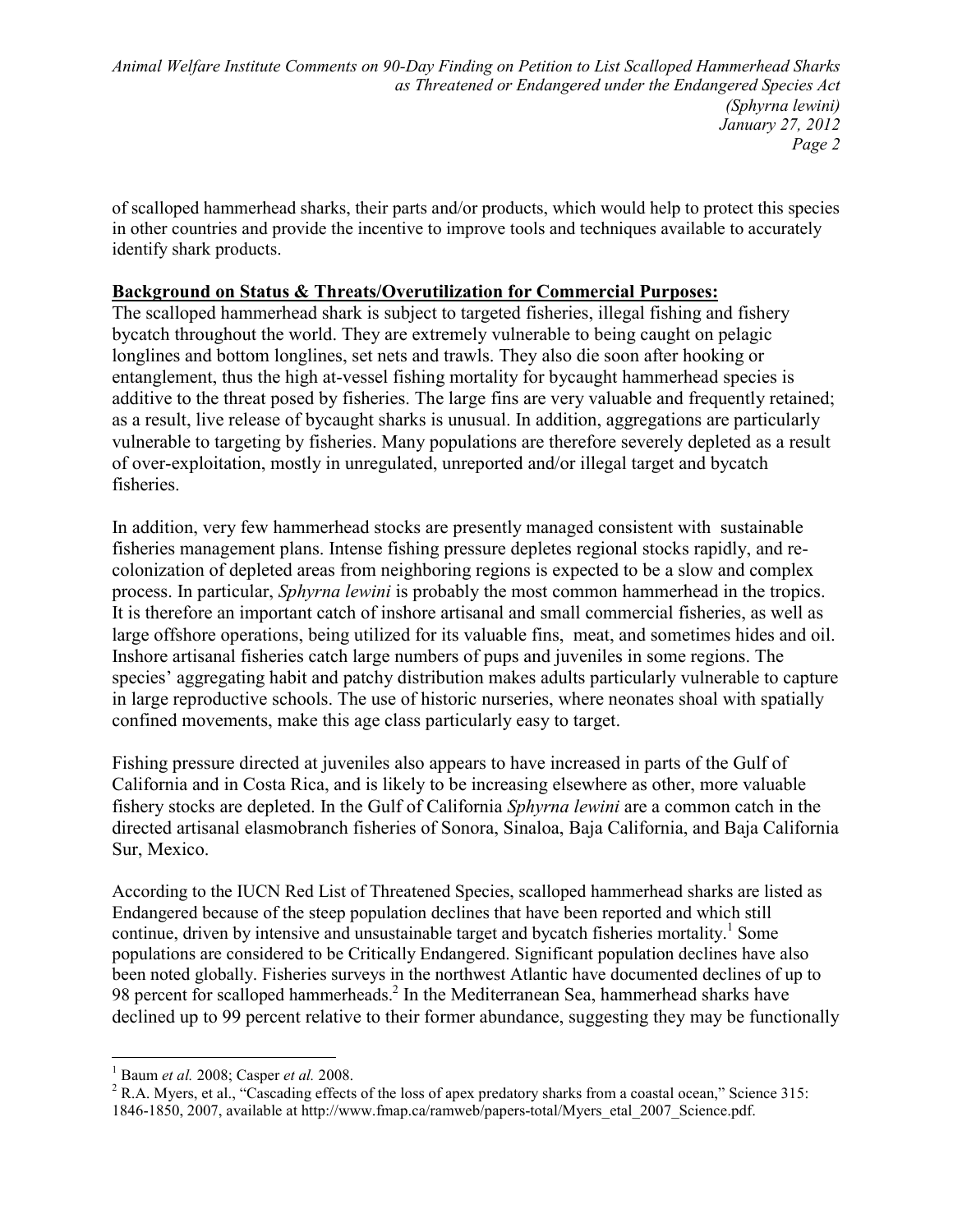extinct in the northwest Mediterranean.<sup>3</sup> Interviews with fishermen in the Caribbean Sea also indicate that the abundance and size of hammerheads declined dramatically in the past 10 years as a result of over exploitation, leading to a halt in the Belize-based shark fishery.<sup>4</sup>

Scalloped hammerhead sharks are also biologically vulnerable to overexploitation due to their life history characteristics,<sup>5</sup> including migratory patterns, slow population growth rates, low reproductive rate, long gestation periods of eight to 12 months, and production of only 14 to 26 pups per litter. Unlike other species of sharks, hammerheads frequently aggregate in large numbers, making them more vulnerable to fishing efforts. Scalloped hammerheads have some of the lowest recovery potentials in comparison to other shark species, leaving the species even more susceptible to extinction.

In addition to this harvesting, the level of indirect take by trawlers and artisanal teleost and shrimp fishermen is unknown, potentially adding to substantial threats. While their distinct body shape makes hammerheads easy to identify as a genus, fishermen have trouble identifying individual hammerhead species. This lack of classification at the species level in catch data inhibits the ability to accurately assess the status of each hammerhead species. As a result, the status of the populations may be more diminished than currently documented.

Hammerheads are targeted for their high-value fins; their meat is generally not consumed except perhaps locally in some regions. The scalloped hammerhead is a species of significant concern globally as a result of overexploitation, primarily for its fins. Traders have stated that hammerhead fins are some of the most valuable in the market, with the three hammerhead species (*Sphyrna lewini, S. mokarran,* and *S. zygaena*) combined comprising approximately six percent of the identified fins entering the Hong Kong market.<sup>6</sup> S. zygaena and S. lewini fins are classified in this market as 'Chun chi' and make up some 4–5% of the total fin trade. It is estimated that between 1.3 and 2.7 million *S. zygaena* or *S. lewini* are represented in the shark fin trade each year or, in biomass,  $49,000$  to  $90,000$  mt.<sup>7</sup> From this information, scientists have estimated that approximately 1.3 million to 2.7 million scalloped and smooth hammerheads are exploited for the fin trade worldwide every year.<sup>8</sup>

 $\overline{a}$ 

<sup>&</sup>lt;sup>3</sup> F. Ferretti, et al., "Loss of large predatory sharks from the Mediterranean Sea," Conservation Biology 22 (4): 952-964, 2008, available at

http://www.google.com/url?sa=t&rct=j&q=&esrc=s&source=web&cd=2&sqi=2&ved=0CCoQFjAB&url=http%3A %2F%2Fwww.sharkalliance.org%2Fdo\_download.asp%3Fdid%3D30696&ei=EXoYT8mDO7C50AHz3e2\_Cw&us g=AFQjCNGquTx76GEZ7i33orD7MKFq1NJi8A&sig2=Y0\_pfDJG5ixPBpUU\_WTWOw.<br><sup>4</sup> However, the pressure is still sustained by fishers driving into Belizeen waters from Guater

However, the pressure is still sustained by fishers driving into Belizean waters from Guatemala (R.T. Graham pers. obs. 2006).

<sup>5</sup> Maguire *et. al.* 2006.

<sup>6</sup> S. C. Clarke *et al.*, "Global Estimates of Shark Catches Using Trade Records from Commercial Markets," *Ecology Letters*, 9:1115–26, available at www3.interscience.wiley.com/ journal/118634004/issue. 7 Clarke *et al.* 2006b.

<sup>&</sup>lt;sup>8</sup> S. C. Clarke *et al.*, "Identification of Shark Species Composition and Proportion in the Hong Kong Shark Fin

Market Based on Molecular Genetics and Trade Records," *Conservation Biology* 20(1):201-11 (2006), available at www3.interscience.wiley.com/cgi-bin/fulltext/118564070/PDFSTART.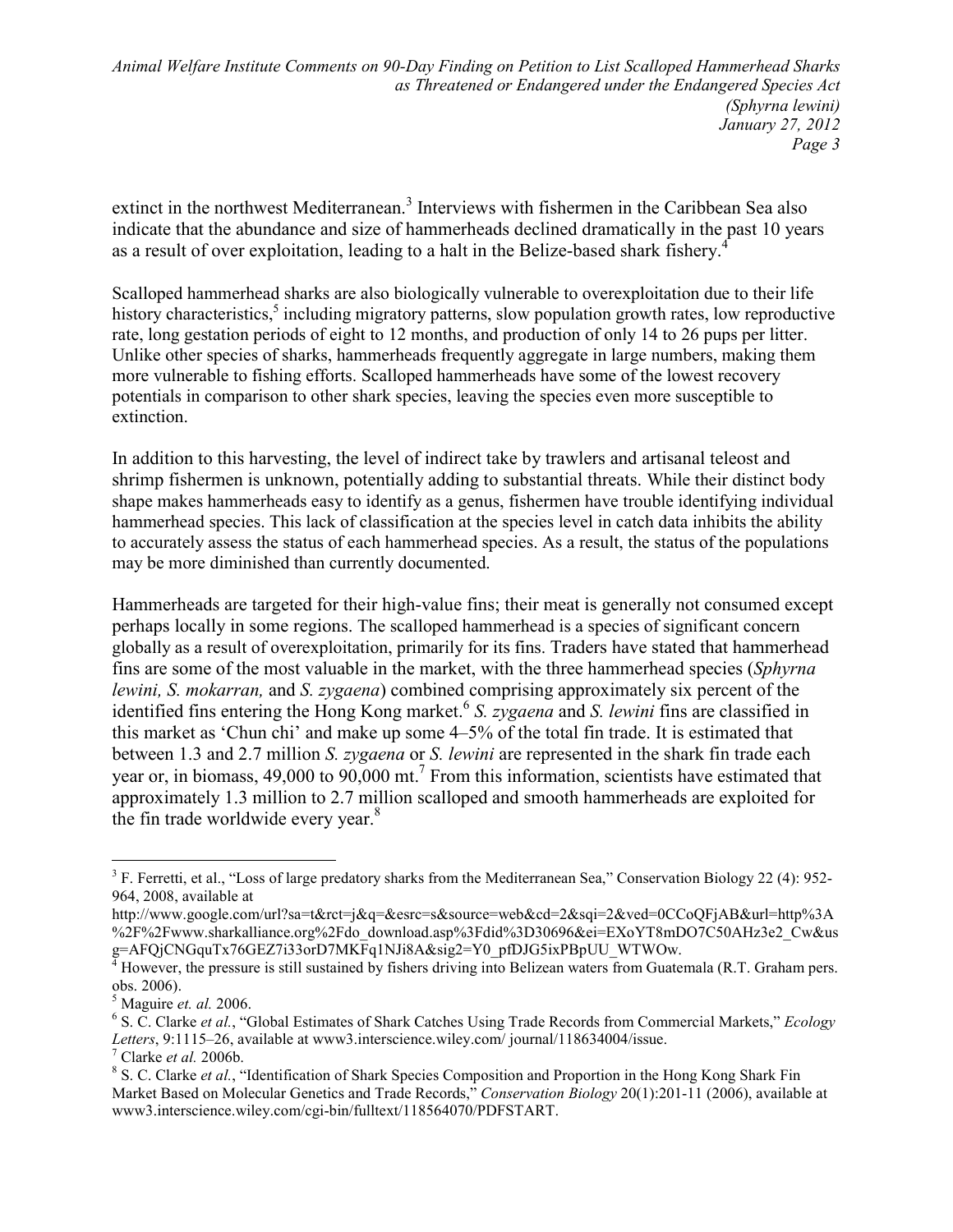#### **Existing Regulatory Mechanisms are Inadequate:**

While there have been some recent actions to protect scalloped hammerhead sharks, these measures fall short of what would be necessary to ensure their long-term survival and recovery.<sup>9</sup> Some range States have adopted shark fisheries management plans but not nearly all of the range States whose waters hammerheads may inhabit year-round or seasonably. In the majority of cases, however, these management plans do not include specific precautionary management measures for hammerhead sharks $10$ 

Recognizing that the current level of global trade of scalloped hammerheads is unsustainable, the U.S. and several other countries proposed this species for listing under Appendix II of the Convention on International Trade in Endangered Species of Wild Fauna and Flora (CITES) at the 15th Conference of the Parties.<sup>11</sup> An advisory panel of independent experts determined that sufficient evidence existed to warrant placing the scalloped hammerhead on CITES Appendix II. The panel also found justification for the proposed listing of great and smooth hammerheads as "look-alike" species to help enforcement. The National Marine Fisheries Service then determined that scalloped hammerhead sharks in the Atlantic are currently overfished and that overfishing is occurring, thus providing even more impetus for taking urgent action to protect this species before it goes extinct.<sup>12</sup>

As indicated in the comments submitted by the Pew Charitable Trusts on this subject:

In November 2010, the International Commission for the Conservation of Atlantic Tunas (ICCAT) prohibited retaining onboard, transshipping, landing, storing, selling, or offering for sale any part or whole carcass of hammerhead sharks (except bonnetheads).<sup>13</sup> While the ICCAT decision was a strong step forward, there is an exception for developing coastal

http://www.cites.org/eng/cop/15/prop/E-15-prop-15.pdf.

-

<sup>&</sup>lt;sup>9</sup> A number of range States have adopted finning bans, which prohibit the removal of fins on board and the discard of carcasses at sea. These should have benefits for hammerhead sharks because of the economic incentive to fin sharks with high value fins and low value meat. However, enforcement of such bans may not always be effective and many fishing States are not bound by such measures. For example, although Australian shark fisheries are generally well-managed, the recent increase in illegal, unreported and unregulated (IUU) fishing vessels in the waters of northern Australia is causing concern for the hammerhead sharks. A few range States have implemented regulations that protect known adult hammerhead shark aggregation sites, such as the Revillagigedo island archipelago in Mexico, Malpelo Island, Columbia, and the Galapagos Marine National Park in Ecuador, or regulate damaging fishing methods in pupping and nursery grounds. These measures cover only a very small part of these species' ranges and poaching may be a significant problem. In addition, although the U.S. and Palau submitted a proposal to list three species of hammerhead shark, including the scalloped hammerhead, under CITES, the proposal was not ratified.

 $10$  Exceptions are in South Africa, where there are bycatch and recreational bag limits for hammerheads, and in the USA, where hammerheads are included in the USA's Highly Migratory Species Atlantic Fishery Management Plan. <sup>11</sup> CITES, "CoP15 Proposal 15," Doha, Qatar, 13-25 March 2010, available at

<sup>&</sup>lt;sup>12</sup> NOAA, "Stock status determination for Atlantic highly migratory scalloped hammerhead shark," Federal Register 76 (82): 23794-23795. April 28, 2011, available at http://www.nmfs.noaa.gov/sfa/hms/fishery\_rules/2011/04-28- 11 Scalloped Hammerhead Determination 76 FR 23794.pdf.

 $^{13}$  ICCAT, "Recommendation by ICCAT on hammerhead sharks (Family Sphyrnidae) caught in association with fisheries managed by ICCAT," 10-08, 2010, available at

http://www.iccat.es/Documents%5CRecs%5Ccompendiopdf-e%5C2010-08-e.pdf.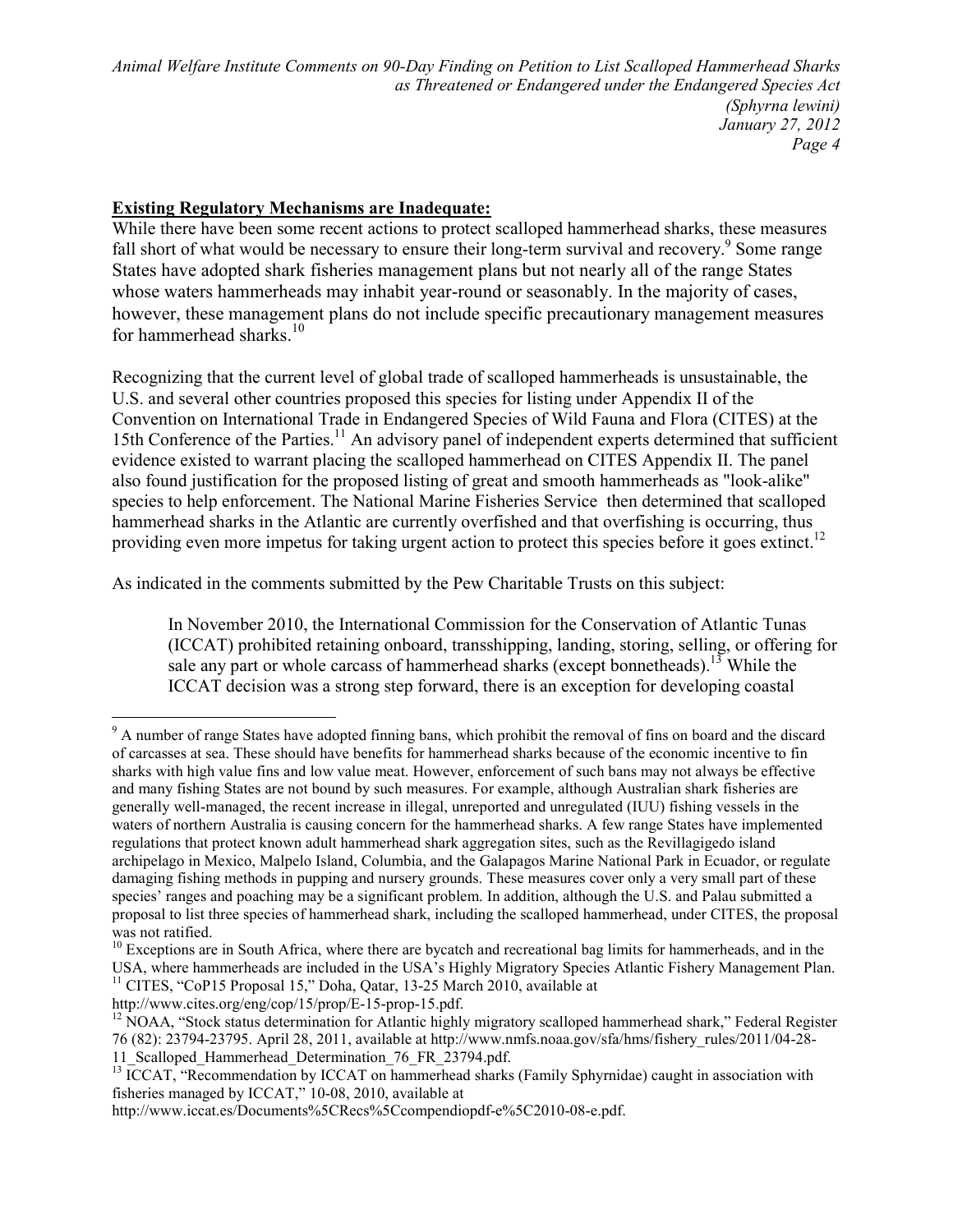nations for local consumption as long as hammerheads do not enter into international trade. In addition, the measure only applies to ICCAT Parties and to fisheries of the parties that are under ICCAT jurisdiction, excluding the vast majority of fishing in the Atlantic. Depending on how a Party implemented the ICCAT recommendation, it is more or less protective for hammerheads. For example, the European Union prohibited retention of all hammerhead sharks in all fisheries while the U.S.'s implementation of the measure allows directed hammerhead fisheries, where the majority of catch occurs, to continue. Furthermore, with the other Regional Fisheries Management Organizations (RFMOs) failing to follow ICCAT's lead, scalloped hammerheads remain without international management measures in the rest of the world, including in the Pacific.<sup>14</sup>

Additional measures in the United States include the passage of the Shark Conservation Act in 2010 and the prohibition of hammerhead sharks in Florida waters. The Shark Conservation Act requires sharks to be landed whole with their fins naturally attached. While this measure prevents finning, it does nothing to regulate the mortality of sharks.

Florida Fish and Wildlife Conservation Commission also recently implemented a decision to prohibit the commercial fishing and possession of hammerhead sharks within Florida waters.<sup>15</sup> While this is a huge step towards conserving scalloped hammerhead sharks, they are migratory and thus broader action is necessary. In addition, in recent years measures have been taken to reduce the mortality of hammerhead sharks, but they are uncoordinated, pertain only to some fisheries and certain waters, difficult to enforce and fail to protect a migratory species. Scalloped hammerhead sharks need coordinated protection in all areas and all fisheries.

Although these recent measures all provide some benefit towards maintaining the continued existence of scalloped hammerhead sharks, they do little towards providing collaborative efforts to end the mortality of scalloped hammerhead sharks in all fisheries within the United States.

### **Additional Measures eeded:**

Protection needs for the hammerhead sharks include:

- Improved monitoring of fisheries catches and landings (including reviews of historic data and the identification of improved species-specific information);
- The development of stock assessments to inform the sustainable management of fisheries; and
- The adoption of precautionary management measures or the closure of fisheries in order to allow depleted stocks to rebuild, or until science-based management can be adopted and enforced. Estimates of acceptable catch rates must be viewed with precaution for

Sale: Sharks and Rays," Rule: 68B-44.008, Effective 1/1/12, available at

<sup>-</sup><sup>14</sup> The PEW Environment Group comments in response to the 90-day finding on the petition to list the scalloped hammerhead as threatened or endangered under the Endangered Species Act (ESA), dated January 24, 2012. <sup>15</sup> Florida Fish and Wildlife Conservation Commission, "Prohibited Species; Prohibition of Harvest, Landing, and

https://www.flrules.org/gateway/ruleno.asp?id=68B-44.008&Section=0.